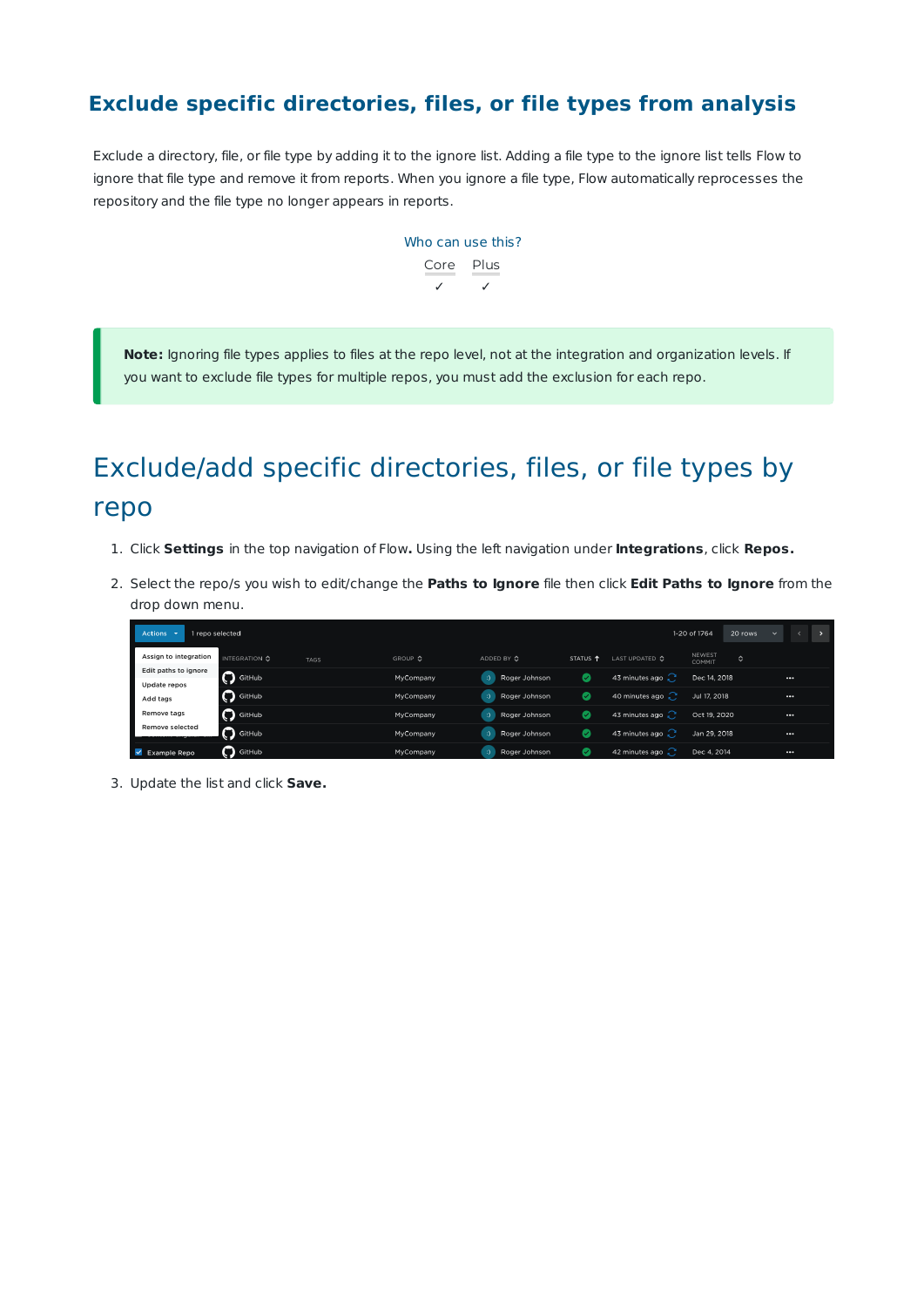Update Paths to Ignore

GitPrime maintains a standard list of paths we exclude from analysis when we produce your reports. The default list is great, but you can edit as you wish.

| #<br># Well-known directories<br>#<br>*.egg-info/<br>.cache/<br>.hypothesis/<br>.idea/<br>.ropeproject/<br>.scrapy/<br>.spyderproject/<br>.tox/<br>.webassets-cache/<br>pycache /<br>build/ |        |      |
|---------------------------------------------------------------------------------------------------------------------------------------------------------------------------------------------|--------|------|
|                                                                                                                                                                                             | Cancel | Save |

4. Confirm your changes by clicking **Confirm.** If your changes are successful, you will see a **Success!** message.

> You are going to fully replace the Paths to Ignore file for 1 repo. Are you sure?

> > Cancel Confirm

5. View your changes by selecting the repo that you just edited. You can also update the Paths to Ignore file if necessary.

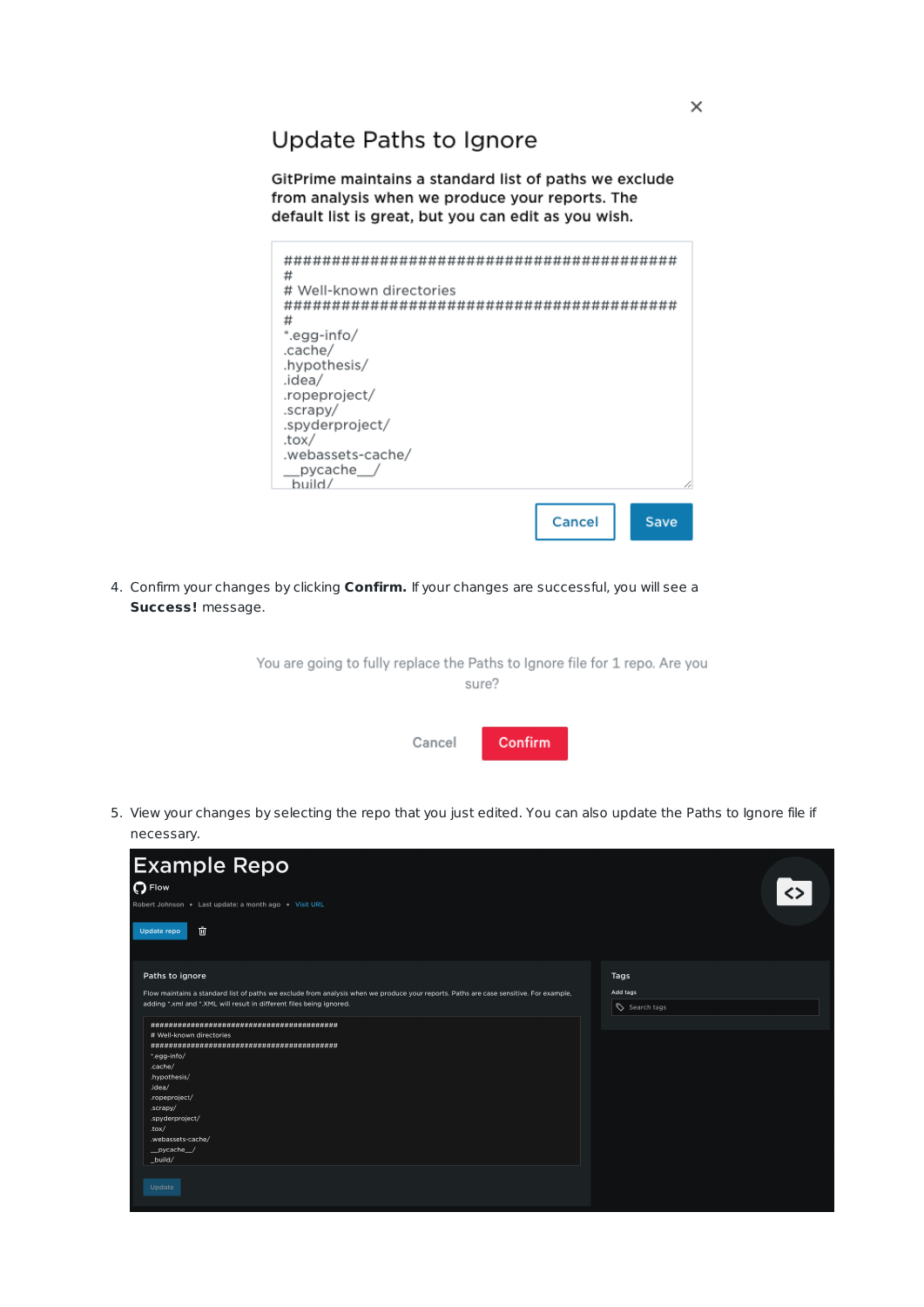# What files types and directories does Flow ignore by default?

The following is a comprehensive list of everything we ignore by default.

#### Well-known directories

\*.egg-info/ .cache/ .hypothesis/ .idea/ .ropeproject/ .scrapy/ .spyderproject/ .tox/ .webassets-cache/ \_pycache\_/ \_build/ bower\_components/ build/ dist/ elm-stuff/ flow-typed/ htmlcov/ node\_modules/

### Autogenerated files

\*.sage.py

.coverage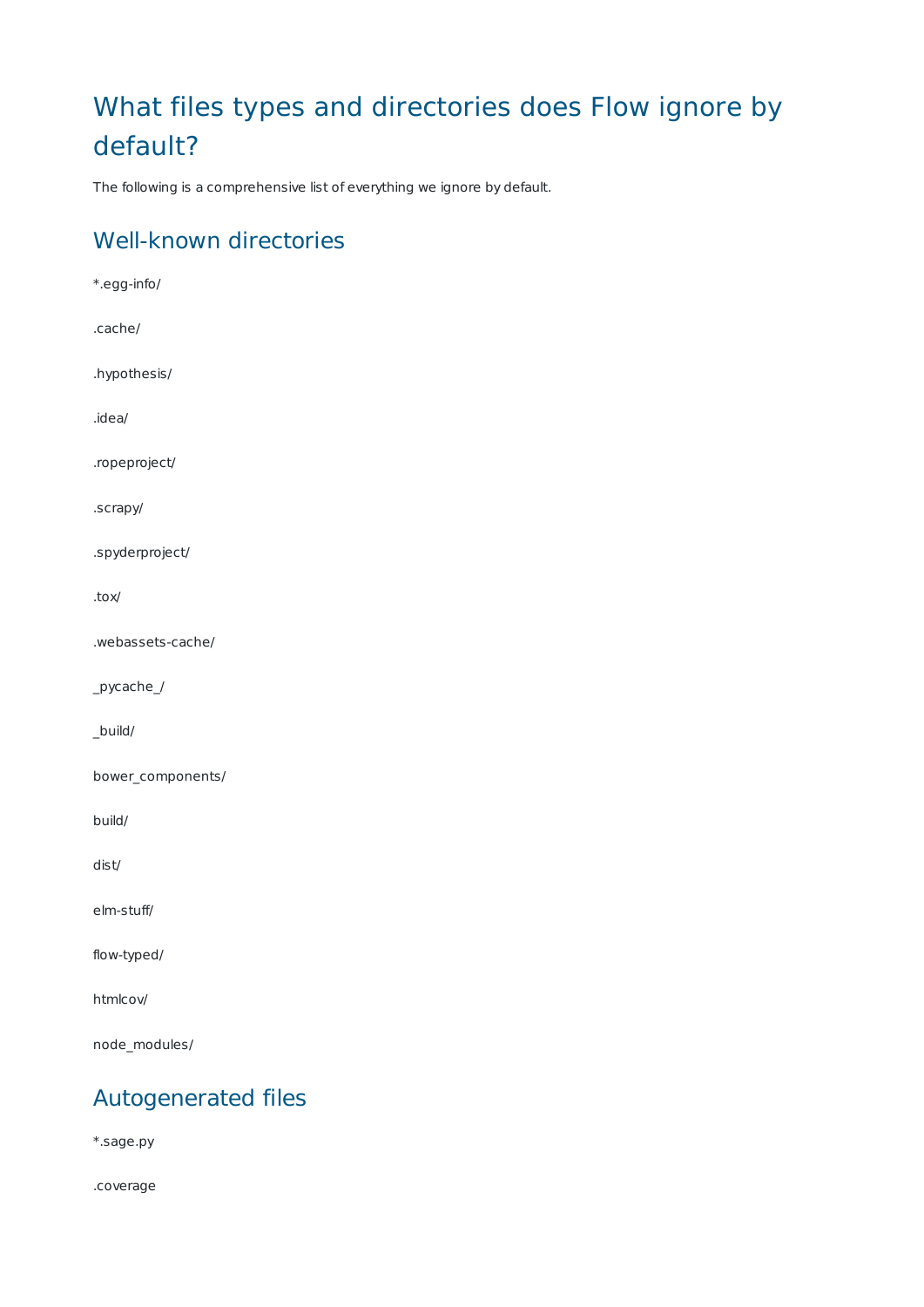.coverage.\*

.ipynb\_checkpoints

coverage.xml

nosetests.xml

repl-temp-\*

yarn.lock

### Well-known binary file extensions

| $*.3ds$      |
|--------------|
| $*.3g2$      |
| *.3gp        |
| $^{\ast}.7z$ |
| *.DS_Store   |
| $^{\ast}.$ a |
| $*$ .aac     |
| *.adp        |
| $*$ .ai      |
| $*$ .aif     |
| $*.$ aiff    |
| $*.alz$      |
| *.ape        |
| $*.$ apk     |
| $*$ .ar      |
| $*.$ arj     |
| $*.asf$      |
| $*$ .au      |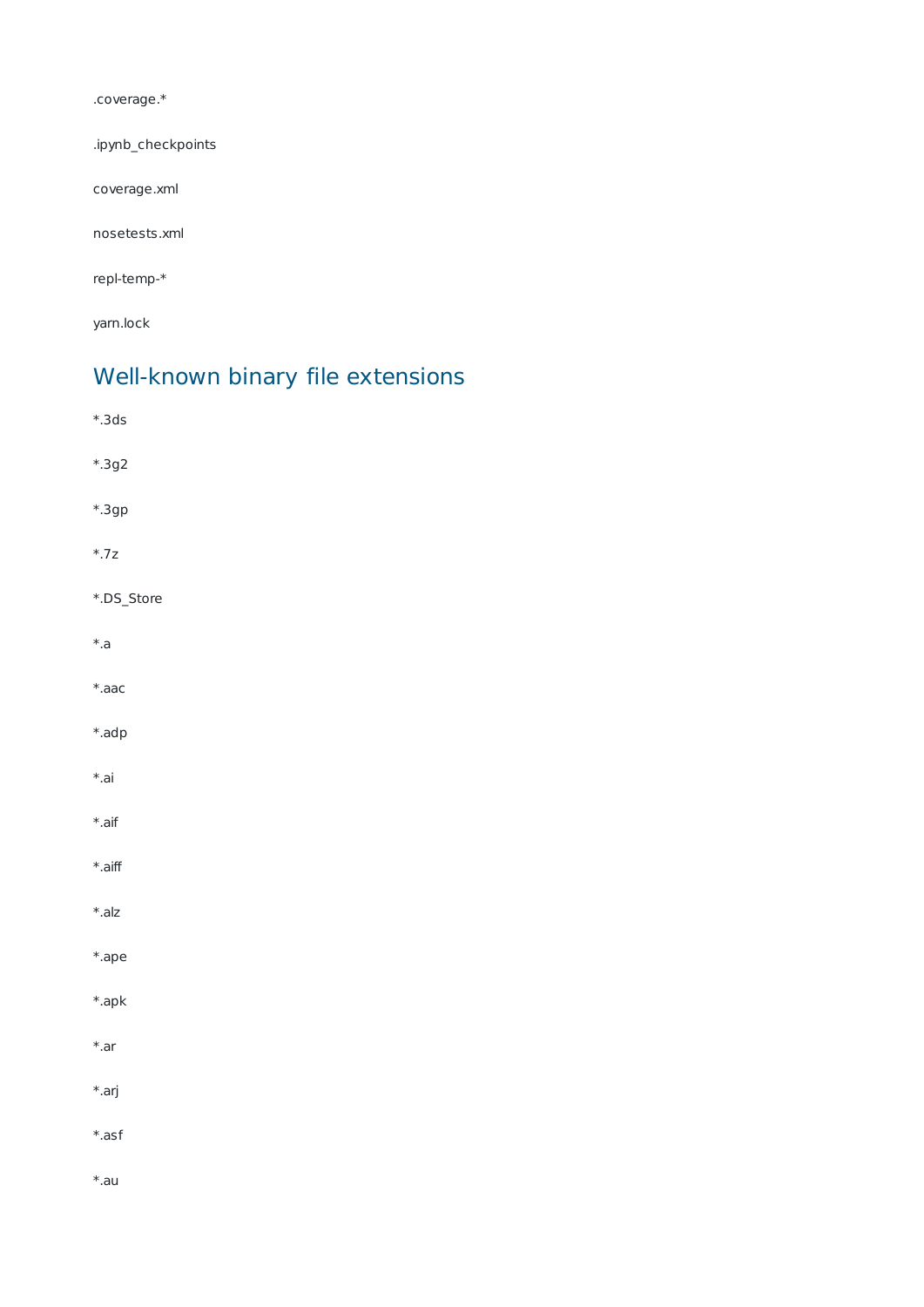| *.avi    |  |  |  |
|----------|--|--|--|
| *.bak    |  |  |  |
| *.bh     |  |  |  |
| *.bin    |  |  |  |
| *.bk     |  |  |  |
| *.bmp    |  |  |  |
| *.btif   |  |  |  |
| *.bz2    |  |  |  |
| *.bzip2  |  |  |  |
| *.cab    |  |  |  |
| *.caf    |  |  |  |
| $*.$ cgm |  |  |  |
| *.class  |  |  |  |
| *.cmx    |  |  |  |
| *.cpio   |  |  |  |
| *.cr2    |  |  |  |
| $*.$ csv |  |  |  |
| *.cur    |  |  |  |
| *.dat    |  |  |  |
| *.deb    |  |  |  |
| *.dex    |  |  |  |
| *.djvu   |  |  |  |
| llb.*    |  |  |  |
| *.dmg    |  |  |  |
| t.dng#   |  |  |  |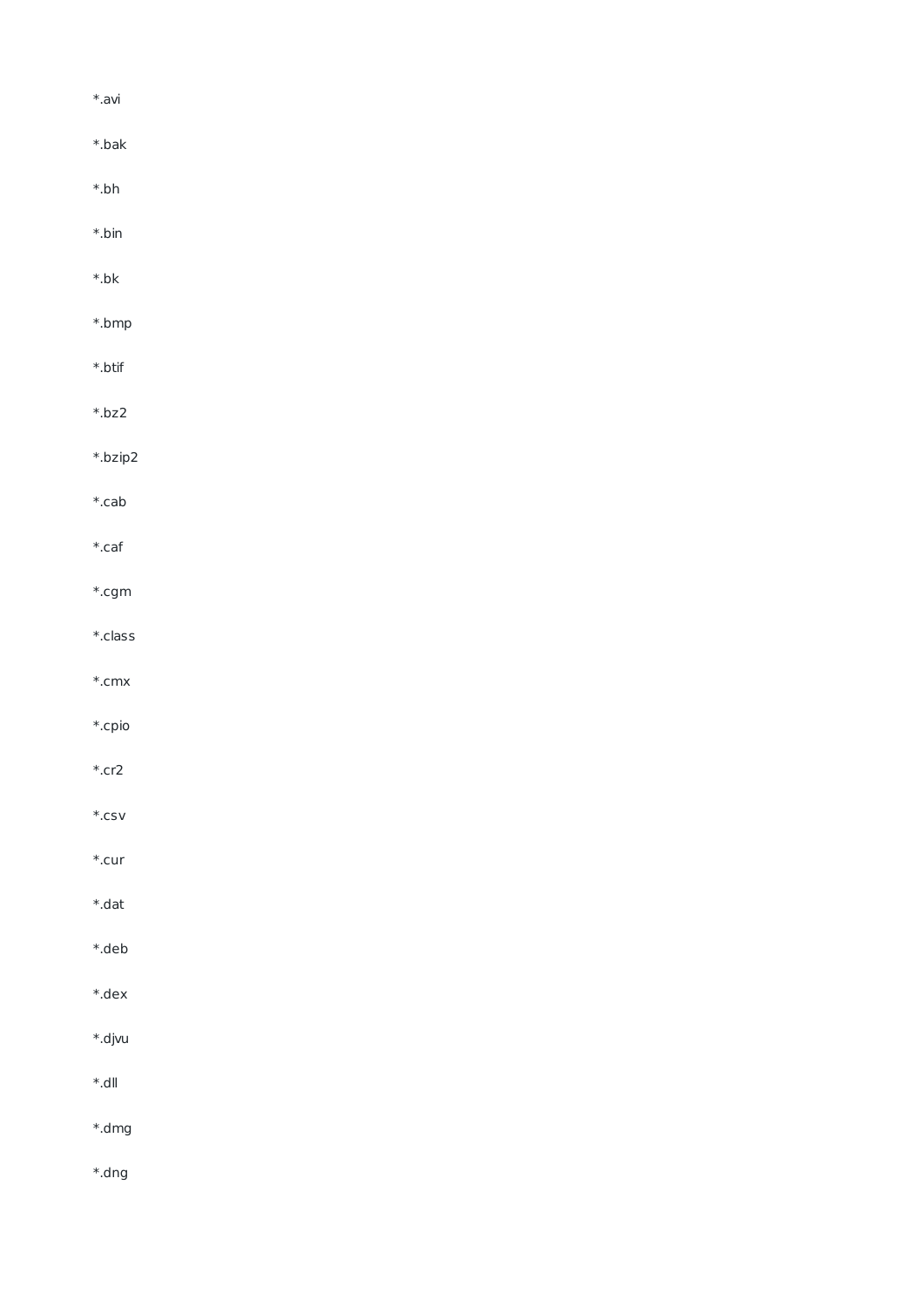$*.$ doc

- \*.docm
- \*.docx
- \*.dot
- \*.dotm
- $*.$ dra
- \*.dsk
- $*.$ dts
- \*.dtshd
- \*.dvb
- \*.dwg
- $*.dxf$
- \*.ecelp4800
- \*.ecelp7470
- \*.ecelp9600
- \*.egg
- \*.eol
- \*.eot
- 
- \*.epub
- \*.exe
- $*$ .f4 $v$
- $*$ .fbs
- $*$ .fh
- $*$ .fla
- \*.flac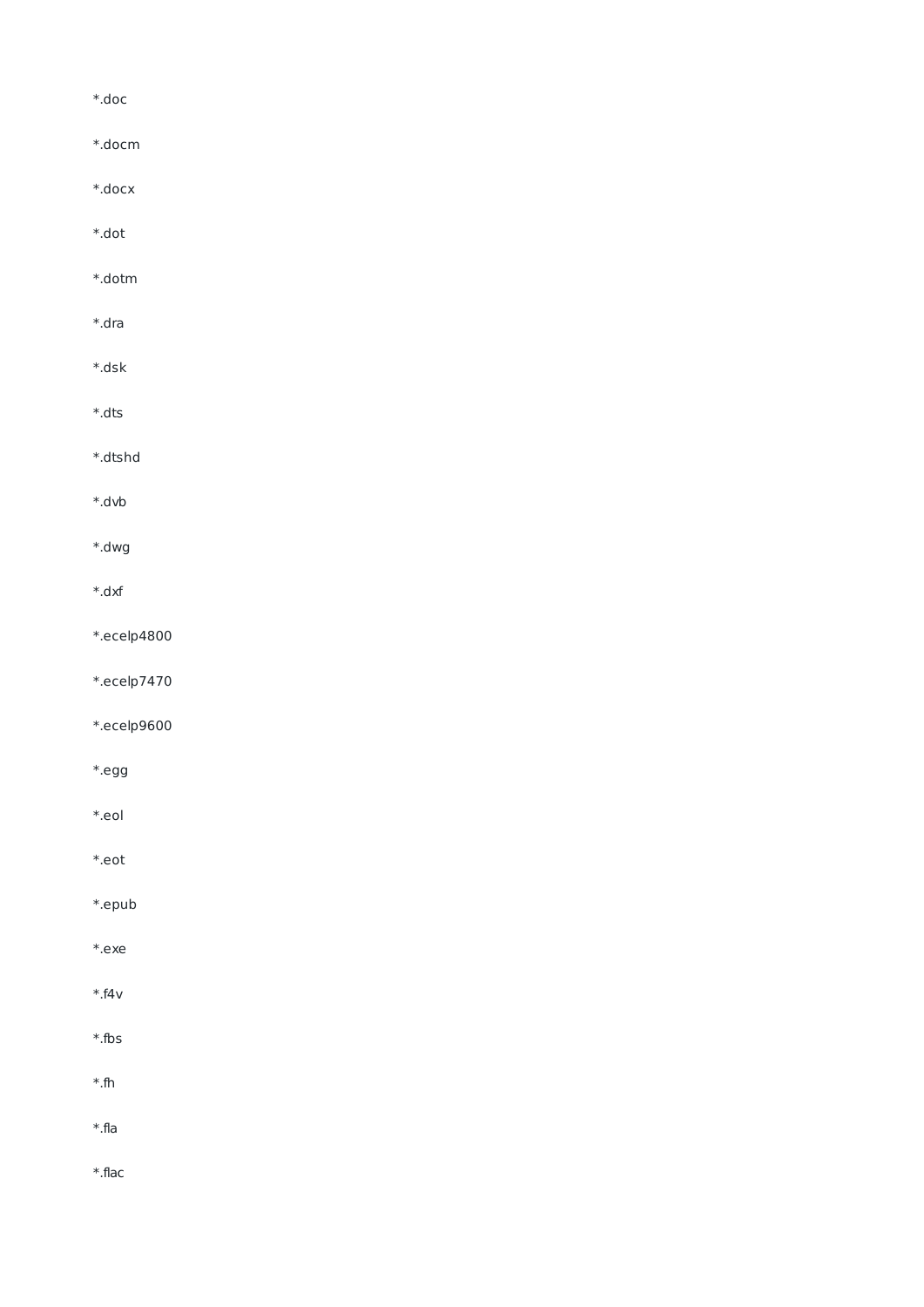| $^\ast$ fli     |  |  |
|-----------------|--|--|
| $^{\ast}$ flv   |  |  |
| $*$ .fpx        |  |  |
| $^\ast$ fst     |  |  |
| $^\ast$ fvt     |  |  |
| $\ast$ .g3      |  |  |
| $^\ast$ gif     |  |  |
| $*$ .graffle    |  |  |
| $^\ast$ .gz     |  |  |
| $*.$ gzip       |  |  |
| $*.h261$        |  |  |
| $*h262$         |  |  |
| $*.h263$        |  |  |
| $^{\ast}.$ h264 |  |  |
| $*.$ ico        |  |  |
| $*.ief$         |  |  |
| $*.img$         |  |  |
| $*$ .ipa        |  |  |
| $^\ast$ .iso    |  |  |
| $*.jar$         |  |  |
| $*.$ jpeg       |  |  |
| $*$ .jpg        |  |  |
| $*$ .jpgv       |  |  |
| $*$ .jpm        |  |  |
| $*$ .jxr        |  |  |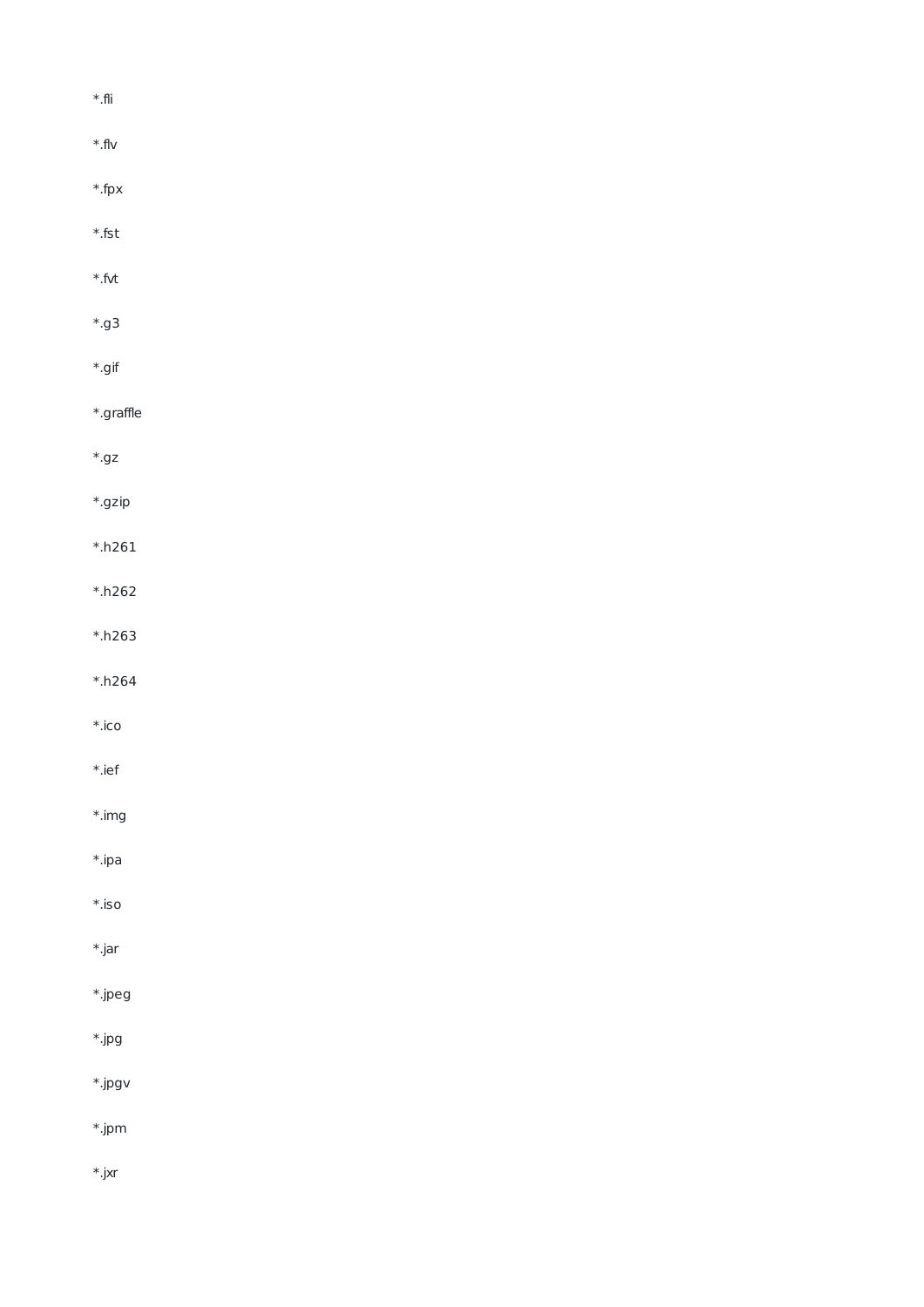| $*.$ key             |  |  |
|----------------------|--|--|
| $^\ast.\mathsf{ktx}$ |  |  |
| $*.$ lha             |  |  |
| $*$ .lvp             |  |  |
| $\ast$ .<br> z       |  |  |
| $^\ast$ .lzh         |  |  |
| *.lzma               |  |  |
| $^\ast$ .lzo         |  |  |
| $*.m3u$              |  |  |
| $*$ .m4a             |  |  |
| $*$ .m4v             |  |  |
| $*$ .mar             |  |  |
| $\ast$ .mdi          |  |  |
| $^\ast.\mathsf{mht}$ |  |  |
| $*$ .mid             |  |  |
| *.midi               |  |  |
| $*.mj2$              |  |  |
| $*$ .mka             |  |  |
| $*$ .mkv             |  |  |
| $\ast.\text{mmr}$    |  |  |
| $\ast$ .mng          |  |  |
| $^\ast$ .<br>mobi    |  |  |
| $^\ast$ .mov         |  |  |
| $*$ .movie           |  |  |
| $*$ .mp3             |  |  |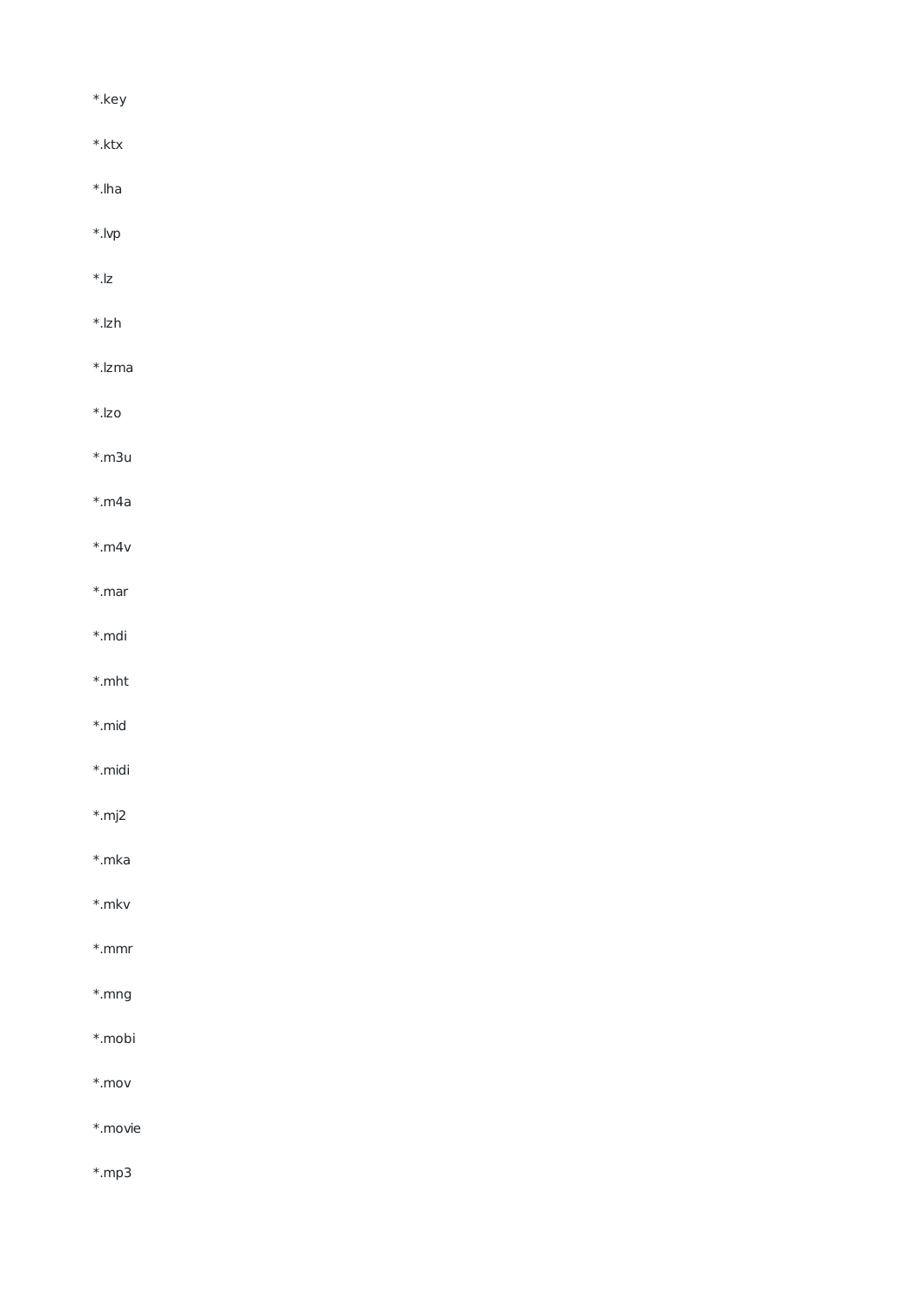$*$ .mp4 \*.mp4a

\*.mpeg

\*.mpg

\*.mpga

\*.mxu

\*.nef

 $*$ .npx

\*.numbers

 $^\ast$ .0

\*.oga

\*.ogg

 $*.$ ogv

 $^\ast$  .otf

\*.pages

 $*.$ pbm

 $*.pcx$ 

\*.pdf

\*.pea

\*.pgm

\*.pic

 $*$ .png

\*.pnm

\*.pot

\*.potm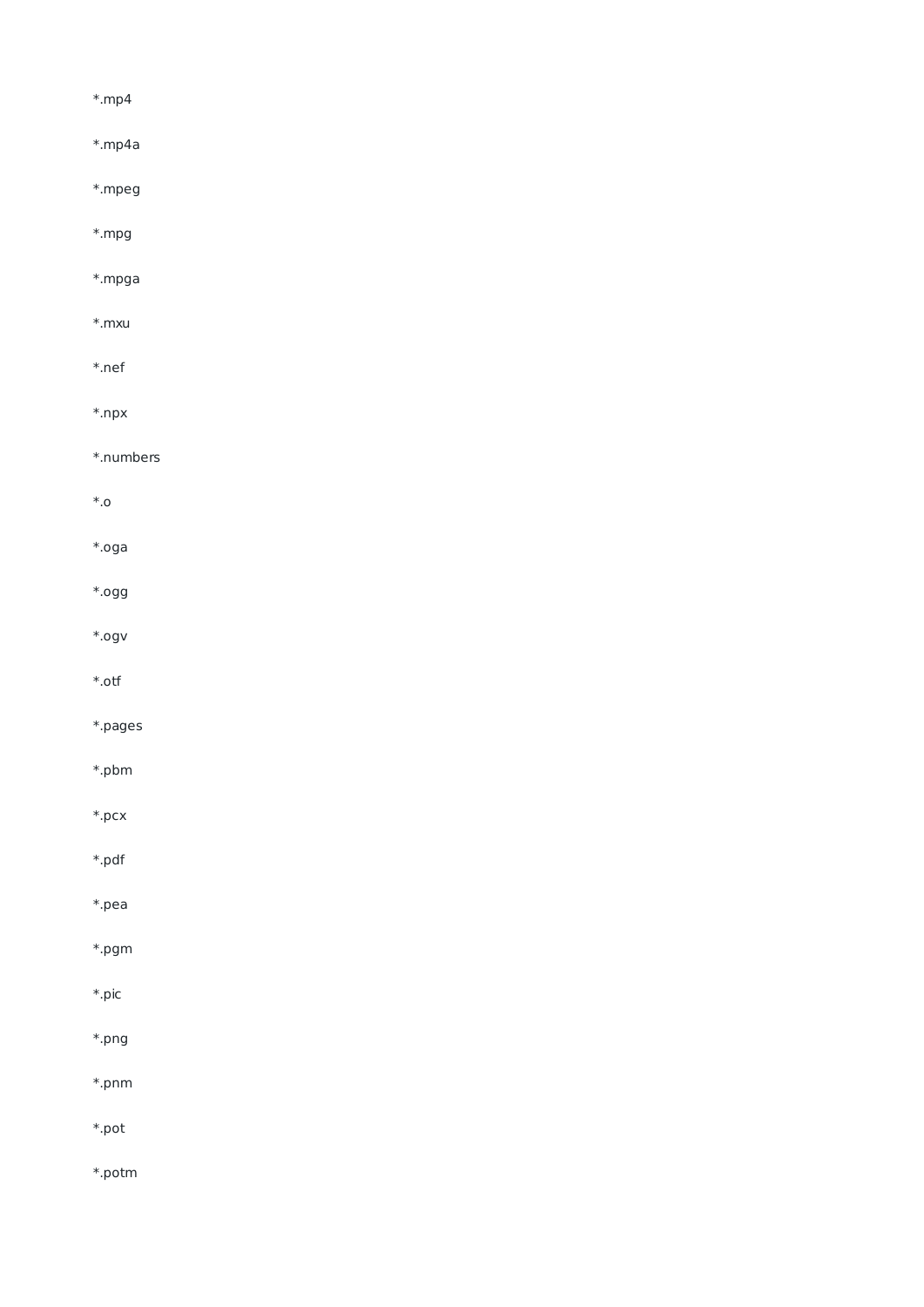$^\ast.\mathsf{potx}$ \*.ppa  $*$ .ppam \*.ppm \*.pps \*.ppsm \*.ppsx  $*.$ ppt \*.pptm  $*$ .pptx \*.psd \*.pya  $*,$ pyc  $*$ .pyo

- \*.pyv
- $*$ .qt \*.rar
- $*$ .ras \*.raw
- \*.rgb \*.rip  $*.$ rlc
- $*$ .rmf \*.rmvb
- $*$ .rtf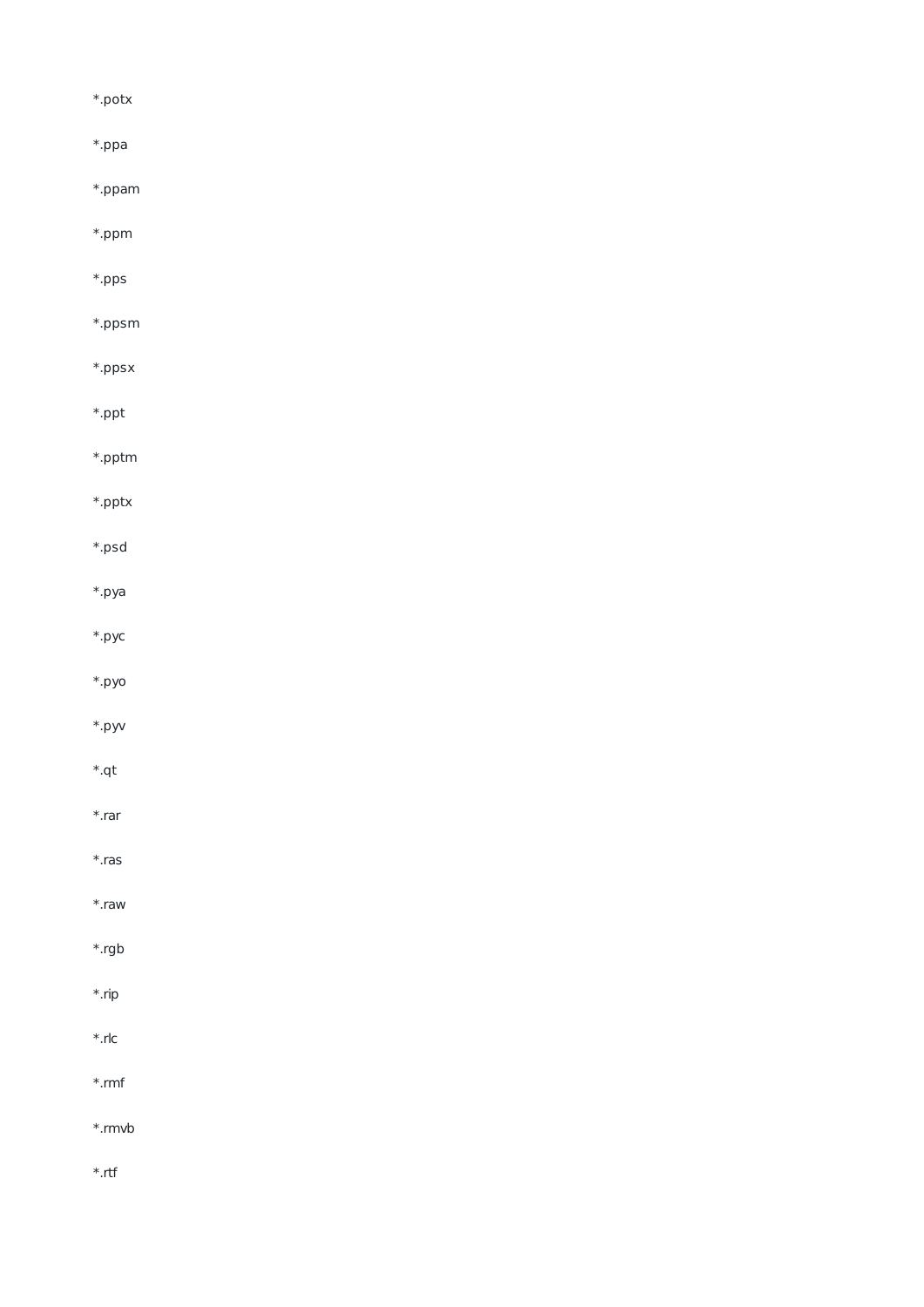| $\ast$ rz            |  |  |
|----------------------|--|--|
| $*.s3m$              |  |  |
| $\ast$ .57z          |  |  |
| $\ast$ scpt          |  |  |
| $*.$ sgi             |  |  |
| $\ast$ shar          |  |  |
| $\ast$ sil           |  |  |
| $\ast$ .sketch       |  |  |
| $\ast$ slk           |  |  |
| $\ast$ .smv          |  |  |
| $\ast$ .so           |  |  |
| $\ast$ sub           |  |  |
| $\ast$ .swf          |  |  |
| $*$ .tar             |  |  |
| $*$ .tbz             |  |  |
| $*.$ tbz2            |  |  |
| $*.$ tga             |  |  |
| $^\ast.\texttt{tgz}$ |  |  |
| $^\ast$ .thmx        |  |  |
| $^\ast$ .tif         |  |  |
| $^\ast$ .tiff        |  |  |
| $^\ast$ .tlz         |  |  |
| $^\ast$ .ttc         |  |  |
| $^\ast$ .ttf         |  |  |
| $^\ast$ .txz         |  |  |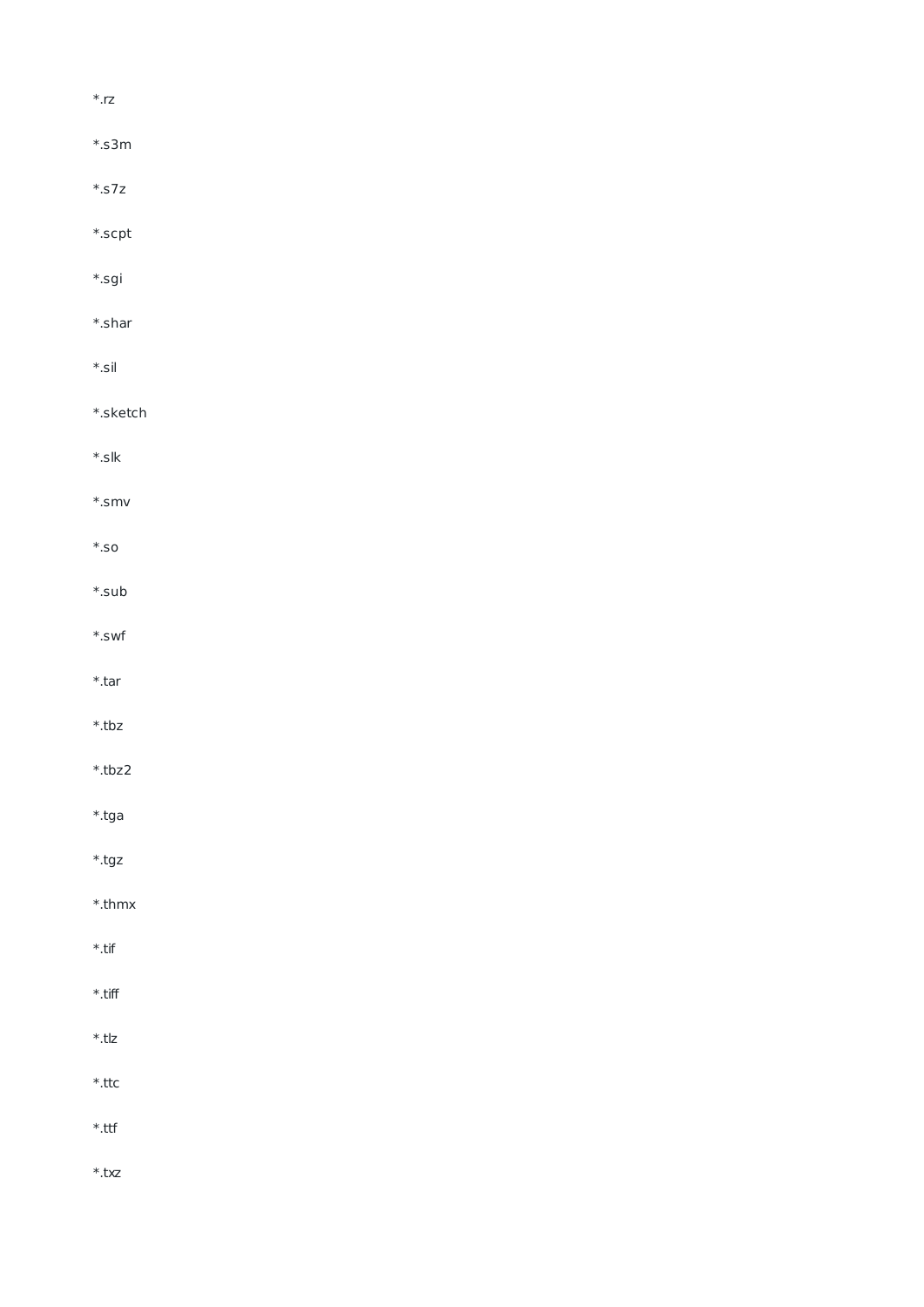| $*.$ udf         |  |  |  |
|------------------|--|--|--|
| $*.uvh$          |  |  |  |
| $*.$ uvi         |  |  |  |
| $*.uvm$          |  |  |  |
| $*.$ uvp         |  |  |  |
| $^\ast$ .uvs     |  |  |  |
| $*.uvu$          |  |  |  |
| $*.$ viv         |  |  |  |
| $*$ .vob         |  |  |  |
| $*.war$          |  |  |  |
| $*.$ wav         |  |  |  |
| $*.$ wax         |  |  |  |
| $*.wbmp$         |  |  |  |
| *.wdp            |  |  |  |
| $*.$ weba        |  |  |  |
| *.webm           |  |  |  |
| $*.webp$         |  |  |  |
| $*.whl$          |  |  |  |
| $^\ast\!\!$ .wim |  |  |  |
| $*.wm$           |  |  |  |
| $*www$ .wma      |  |  |  |
| $^\ast\!.$ wmv   |  |  |  |
| $\ast$ wmx       |  |  |  |
| $^\ast$ woff     |  |  |  |
| $*.$ woff2       |  |  |  |